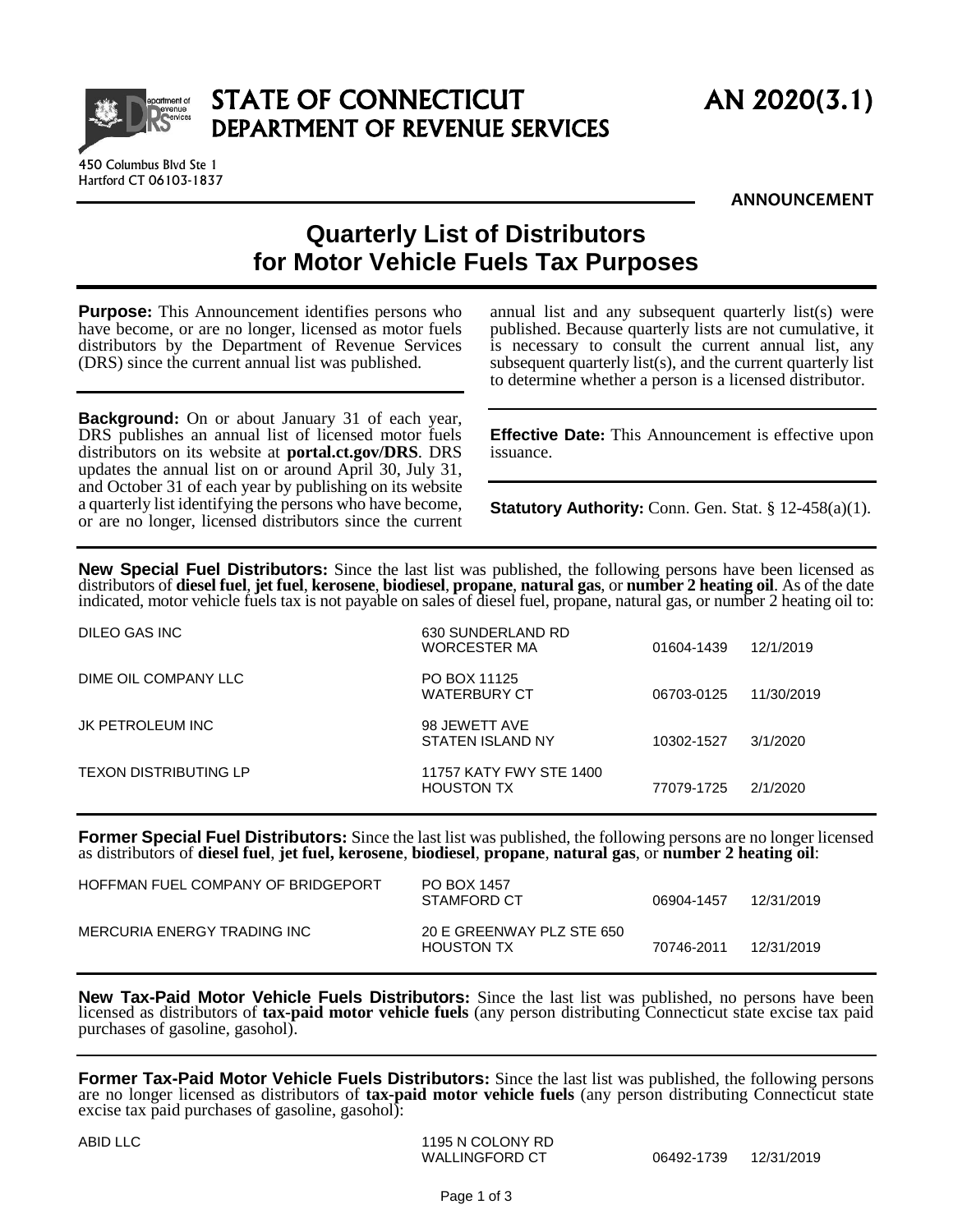**New Motor Vehicle Fuels Distributors:** Since the last list was published, the following persons have been licensed as distributors of **motor vehicle fuels** (any person distributing gasoline, aviation gas, ethanol, or ethanol based gasoline):

| APACHE OIL COMPANY INC           | 261 LEDYARD ST<br>NEW LONDON CT               | 06320-5337 | 9/30/2019  |
|----------------------------------|-----------------------------------------------|------------|------------|
| BRIDGEPORT AIRPORT SERVICES INC. | 5201 TENNYSON PKWY STE 150<br><b>PLANO TX</b> | 75024-4117 | 9/30/2019  |
| JK PETROLEUM INC                 | 98 JEWETT AVE<br>STATEN ISLAND NY             | 10302-1527 | 3/1/2020   |
| <b>TAUBER OIL COMPANY</b>        | PO BOX 4645<br><b>HOUSTON TX</b>              | 77210-4645 | 9/30/2019  |
| VICTORY RENEWABLES LLC           | 930 S KIMBALL AVE STE 100<br>SOUTHLAKE TX     | 76092-9027 | 10/31/2019 |

**Former Motor Vehicle Fuels Distributors:** Since the last list was published, the following persons have ceased to be licensed as distributors of **motor vehicle fuels**(any person distributing gasoline, aviation gas, ethanol, or ethanol based gasoline):

| HOFFMAN FUEL COMPANY OF BRIDGEPORT | <b>PO BOX 1457</b><br>STAMFORD CT              | 06904-1457 | 12/31/2019 |
|------------------------------------|------------------------------------------------|------------|------------|
| MERCURIA ENERGY TRADING INC        | 20 E GREENWAY PLZ STE 650<br><b>HOUSTON TX</b> | 70746-2011 | 12/31/2019 |
| PRIDE CT INC                       | 246 COTTAGE ST<br>SPRINGFIELD MA               | 01104-3540 | 1/31/2020  |
| SOCAR TRADING NORTH AMERICA LLC    | 3773 RICHMOND AVE STE 825<br><b>HOUSTON TX</b> | 77046-3722 | 1/31/2020  |

**New Motor Vehicle Fuels Exporters:** Since the last list was published, no persons have been licensed as exporters of **motor vehicle fuels**.

**Former Motor Vehicle Fuels Exporters:** Since the last list was published, no persons have ceased to be licensed as exporters of **motor vehicle fuels**.

**New Heating Fuels Distributors:** Since the last list was published, the following persons have been licensed as distributors of **number 2 heating oil, kerosene or propane for heating purposes only**.

| BRAINARDS HEATING OIL LLC | 137 OAK AVE |            |          |
|---------------------------|-------------|------------|----------|
|                           | SHELTON CT  | 06484-3034 | 1/1/2020 |

**Former Heating Fuels Distributors:** Since the last list was published, the following heating fuel distributors have ceased to be licensed as distributors of **number 2 heating oil, kerosene or propane for heating purposes only**.

| AFFORDABLE ENERGY INC              | PO BOX 996<br><b>NEW BRITAIN CT</b>                    | 06050-0996 | 3/4/2020   |
|------------------------------------|--------------------------------------------------------|------------|------------|
| ALPHA OIL LLC                      | 68 S BRANFORD RD<br>WALLINGFORD CT                     | 06492-2724 | 1/31/2020  |
| AMERICAN OIL & HEATING LLC         | 222 MAIN ST STE 309<br><b>FARMINGTON CT</b>            | 06032-3623 | 12/31/2019 |
| <b>GRANT BROTHERS FUEL OIL INC</b> | <b>PO BOX 1737</b><br><b>MERIDEN CT</b><br>Page 2 of 3 | 06450-8837 | 12/31/2019 |